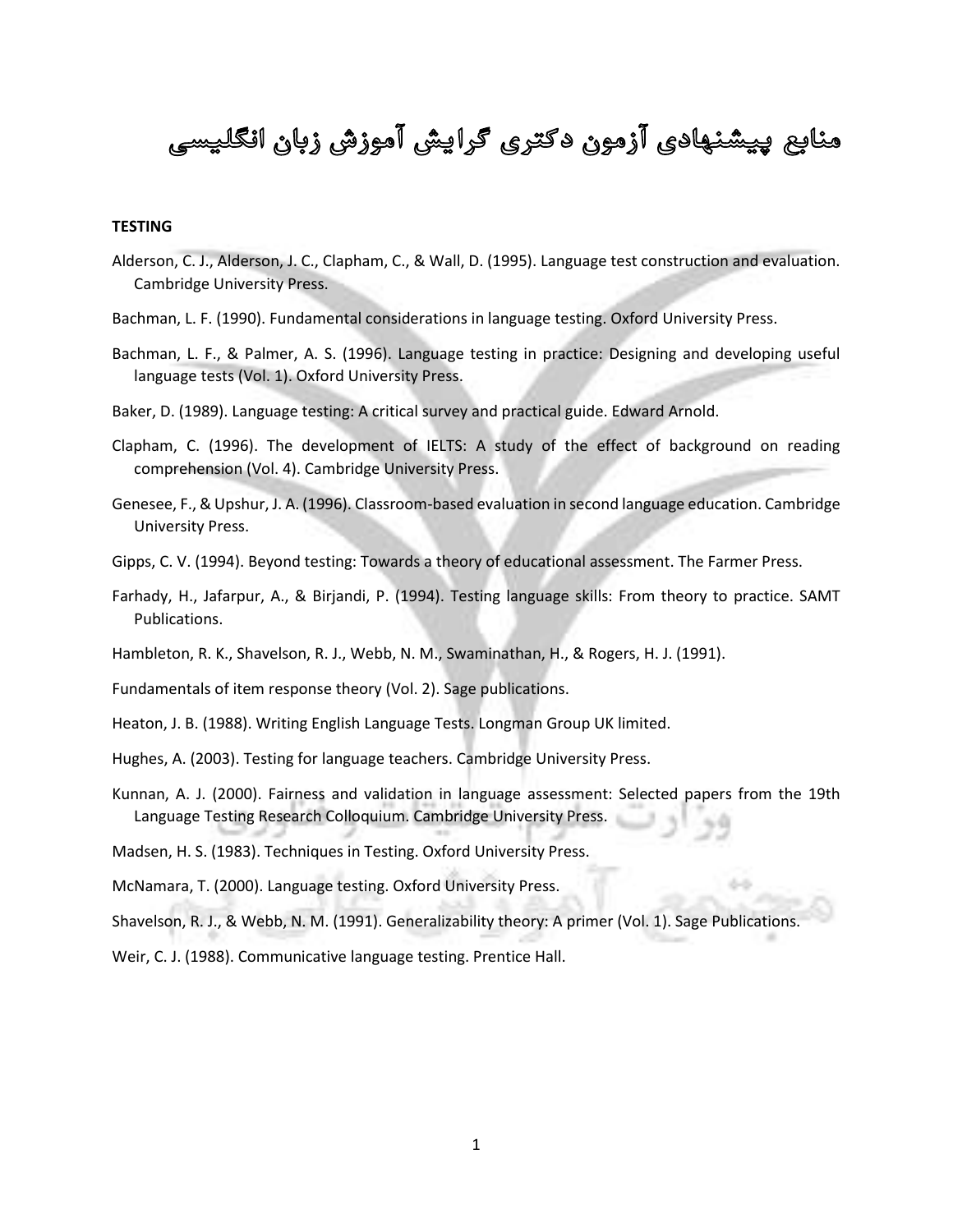#### **LANGUAGE TEACHING METHODOLOGY**

- Bialystock, E. (1990). Communication strategies: A psychological analysis of second language use. T.J. Press Ltd.
- Brown, G., Malmkjær, K., & Williams, J. (Eds.). (1996). Performance and competence in second language acquisition. Cambridge University Press.
- Candlin, C., & Mercer, N. (Eds.). (2001). English language teaching in its social context. Routledge.
- Ellis, R. (2005). Instructed second language acquisition. Basil Blackwell.
- Lefrancois, G. R. (1996). Psychology for teaching (7th Ed.). Wadsworth Publishing Company.

McLaughlin, B. (1987). Theories of second-language learning. Edward Arnold.

- Mitchell, R., Myles, F., & Marsden, E. (2019). Second language learning theories. Edward Arnold.
- David, N. (1993). Collaborative language learning and teaching. Cambridge University Press.
- O'malley, J. M., O'Malley, M. J., Chamot, A. U., & O'Malley, J. M. (1990). Learning strategies in second language acquisition. Cambridge University Press.
- Richards, J. C., Richards, J. C., & Renandya, W. A. (Eds.). (2002). Methodology in language teaching: An anthology of current practice. Cambridge university press.
- Rossner, R., & Bolitho, R. (Eds.). (1990). Currents of change in English language teaching. Oxford University Press.
- Stern, H. H. (1990). Fundamental concepts of language teaching. Oxford University Press.
- Widdowson, H. G. (1990).Aspects of language teaching. Oxford University Press.
- Williams, M., & Bolitho, R. (1997). Psychology for language teachers: Constructivist approach. Cambridge university press.

#### **RESEARCH**

- American Psychological Association. (1983). Publication manual of American Psychological Association. American Psychological Association.
- Birjandi, P., Alavi, S. M., & Salmani-Nodoushan, M. A. (2004). Advanced writing. Zabankadeh Publications.
- Bryman, A., & Cramer, D. (2009). Quantitative data analysis with SPSS 14, 15 & 16: A guide for social scientists. Routledge/Taylor & Francis Group.
- Farhady, H. (1995). Research methods in applied linguistics. Payame Noor University Press.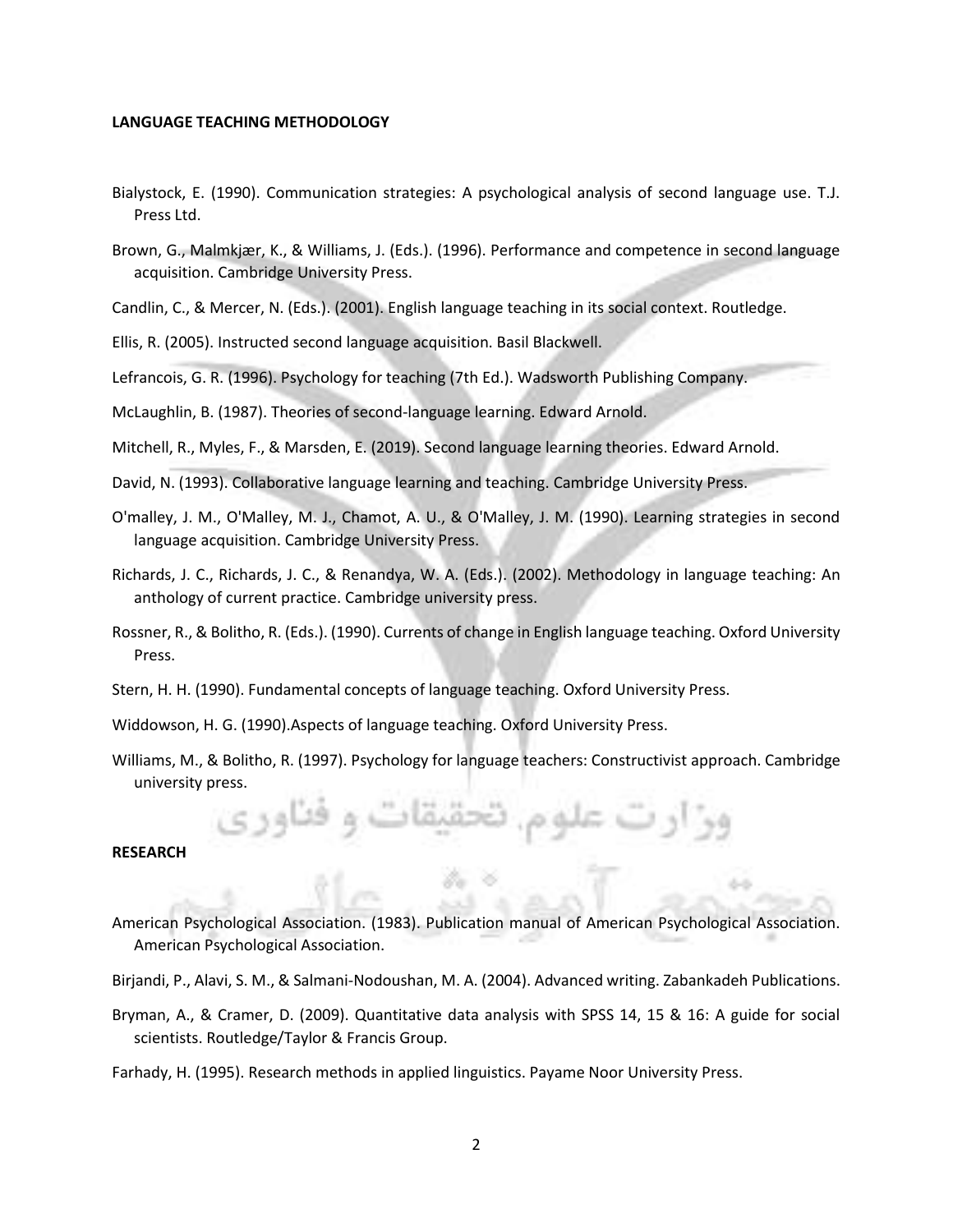- Heyes, S. (1993). Starting statistics in psychology and education: A student handbook. Oxford University Press.
- Hatch, E., & Farhady, H. (1982). Research design and statistics for applied linguistics. Newbury House Publishers.
- Howell, D. (2016). Fundamental statistics for the behavioral sciences. International Thomson Publishing.
- Pallant, J. (2011). SPSS survival manual. A step by step guide to data analysis using SPSS for Windows. Open University Press.
- Maxwell, J. A. (2012). Qualitative research design: An interactive approach (Vol. 41). Sage publications.
- Van Dalen, D. B. (1980). Understanding educational research: An introduction. McGraw-Hill Book Company.

#### **THEORETICAL LINGUISTICS**

- Falk, J. (1978). Linguistics and language: A survey of basic concepts and implications. Michigan State University Press
- Fromkin, V., Rodman, R., & Hyams, N. (2018). An introduction to language. Holt, Rinehart and Winston, Inc.
- Lyons, J. (1968). Introduction to theoretical linguistics (Vol. 510). Cambridge university press.
- Radford, A. (1997). Syntax: A minimalist introduction. Cambridge University Press.
- Yule, G. (2020). The study of language. Cambridge. Cambridge university press.

#### **APPLIED LINGUISTICS**

- Cook, G. (2003). Applied linguistics. Oxford University Press.
- Davies, A. (2007). Introduction to applied linguistics: From practice to theory: From practice to theory. Edinburgh University Press.

وو او ت علو،

- Dulay, H. (1982). Language two. Oxford University Press.
- Ellis, R. (1989). Understanding second language acquisition (Vol. 31). Oxford university press.
- MacCarthy, M. J. (2001). Issues in applied linguistics. Cambridge university press.
- McDonough, S. (2017). Applied linguistics in language education. Routledge.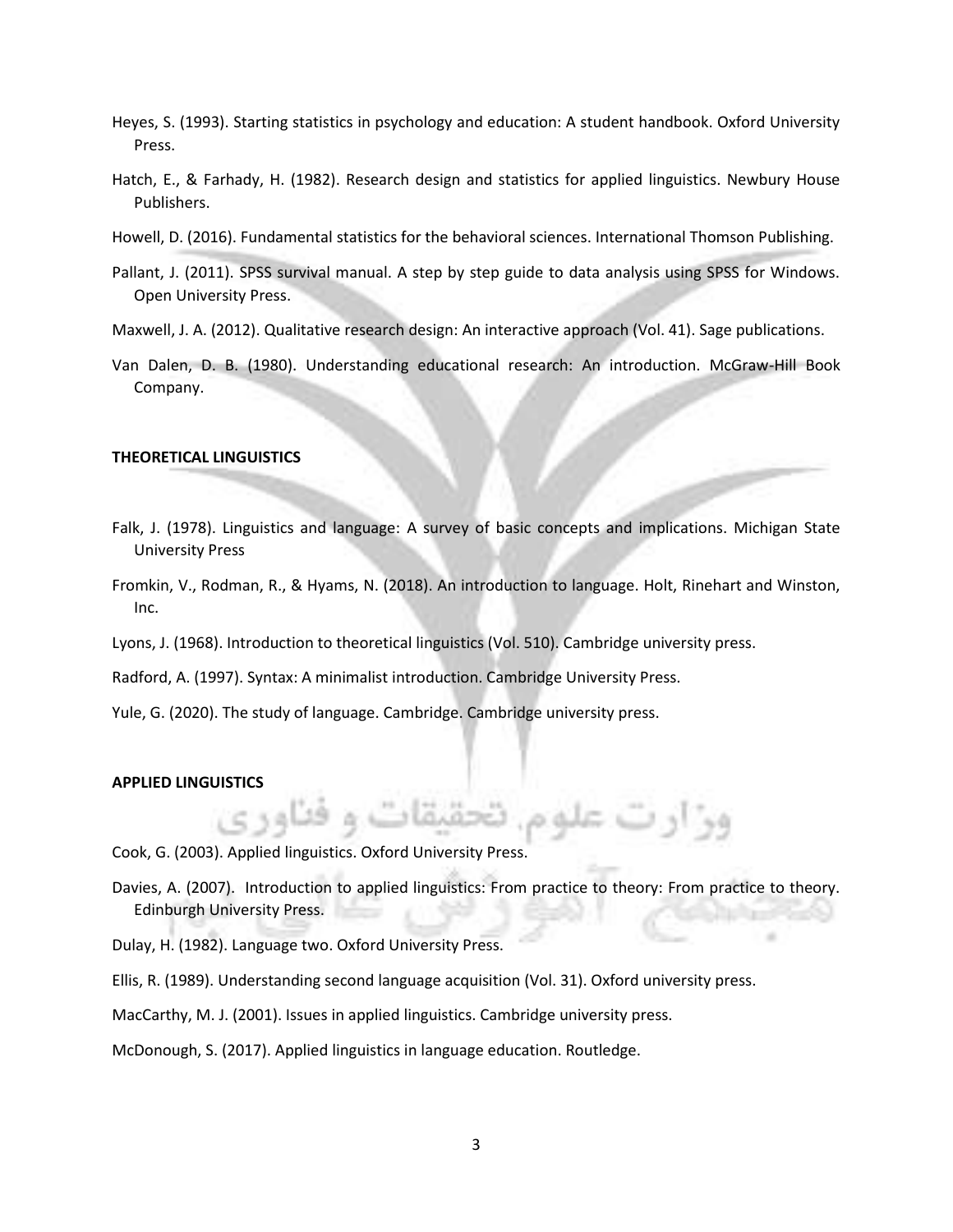## **CONTRASTIVE /ERROR ANALYSIS**

Yarmohammadi, L. (2002). A contrastive analysis of Persian and English. Payame Noor University Press.

Corder, S. P. (1981). Error analysis and Interlanguage. Oxford University Press.

Fisiak, J. (Ed.). (1981). Contrastive linguistics and the language teacher. Pergamon Press Ltd.

James, C. (1980). Contrastive Analysis. Longman Group UK Limited.

## **PNONOLOGY AND PHONETICS**

Clark, J., Yallop, C. (2007). An introduction to phonetics and phonology. Basil Blackwell.

Katamba, F. (1989). An introduction to phonology. Longman.

Ladefoged, P., & Johnson, K. (2014). A course in phonetics. Nelson Education.

- Lieberman, P. (1977). Speech physiology and acoustic phonetics: An introduction. Macmillan Publishing Company.
- Lass, R. (1984). Phonology: An introduction to basic concepts. Cambridge University Press.

O'Connor, J.D. (1973). Phonetics. Penguin Books.

Salmani-Nodoushan, M.A., & Birjandi, P. (2004). A course in phonology. Zabankadeh Publications.

Yarmohammadi, L. (2002). A contrastive analysis of Persian and English. Payame Noor University Press.

## **SOCIOLINGUISTICS**

Paulston, C. B., & Tucker, G. R. (Eds.). (2003). Sociolinguistics: The essential readings. Blackwell.

Schiffrin, D. (1998). Approaches to discourse. Blackwell.

Chaika, E. (1994). Language, the social mirror. Heinle & Heinle Publications.

Coupland, N., & Jaworski, A. (2008). Sociolinguistics: A reader and Course book. Macmillan Press.

- Giglioli, P. P. (Ed.). (1972). Language and social context. Penguin.
- Hudson, R. A. (1996). Sociolinguistics. Cambridge university press.
- McLaughlin, B. (1987). Theories of second-language learning. Edward Arnold.

# Preston, D. R. (1989). Sociolinguistics and second language acquisition. Cambridge University Press.